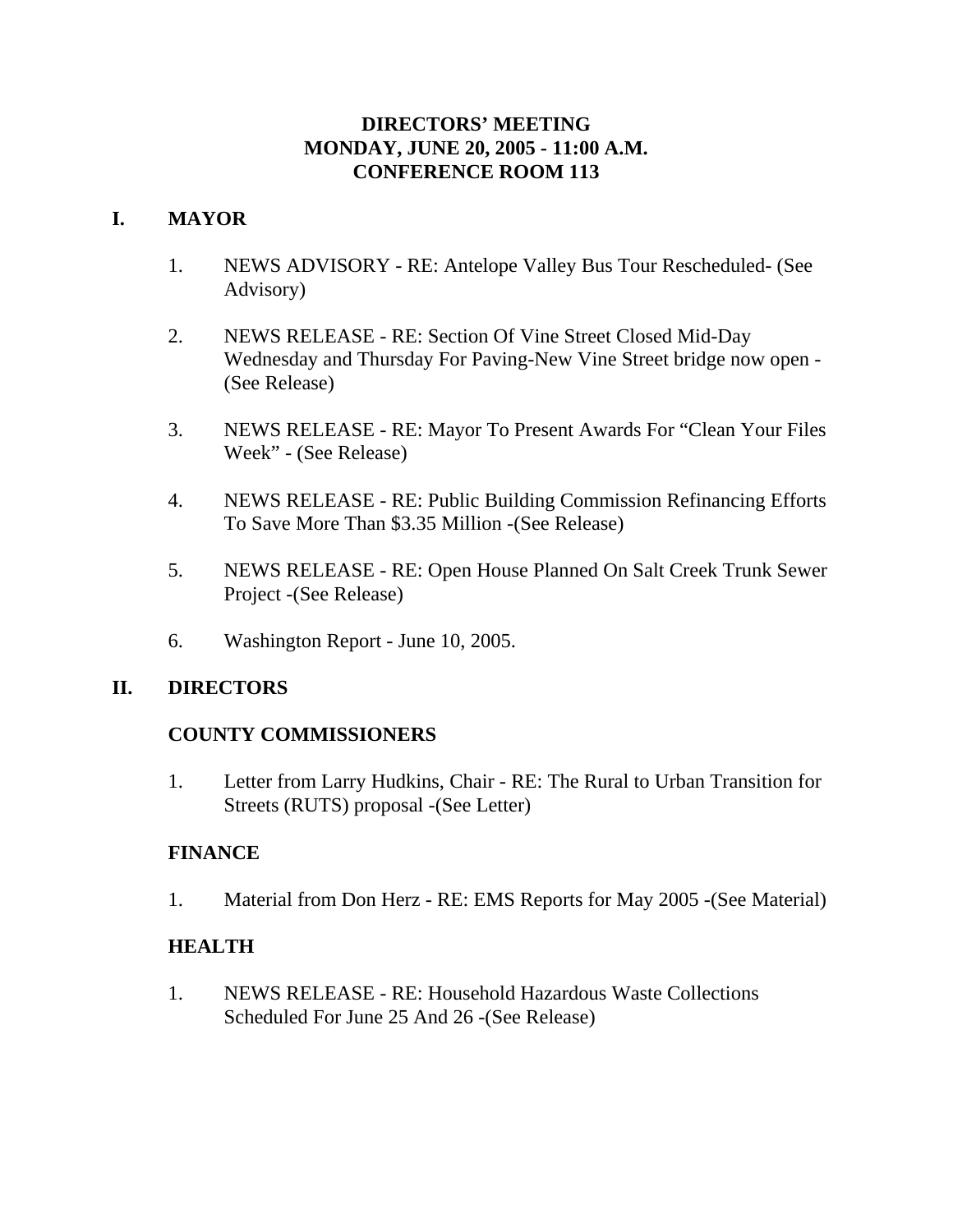2. NEWS RELEASE - RE: Public Health Response To INS Incident -(See Release)

### **PLANNING**

1. Memo from Tom Cajka - RE: Misc. #05006, Build-Through amendment to 26.15.070 -(See Memo)

### **PLANNING COMMISSION FINAL ACTION .....**

1. Waiver No. 05005 (Depth to width ratio - Lincoln Crossing  $5<sup>th</sup>$  Addition -N. 27<sup>th</sup> & Kensington Drive) Resolution No. PC-00928.

# **PUBLIC WORKS & UTILITIES**

- 1. Response Letter from Harry Kroos to Gladys Herstein RE: Your concerns with the overhanging hedge - (See Letter)
- 2. Response Letter from Elmer Cole to Ross D. Wunderlich RE: Letter for withdrawal of Mandarin Circle and Pagoda Lane Paving -(See Letters)

# **III. CITY CLERK**

# **IV. COUNCIL**

### **A. COUNCIL REQUESTS/CORRESPONDENCE**

### **JONATHAN COOK**

1. Request to Public Works & Utilities Department - RE: Driveway cracking - (RFI#124 - 6/10/05)

### **V. MISCELLANEOUS**

1. Letter from Roger Hickey, Co-Director, Campaign for America's Future, Founder, Americans United to Protect Social Security - RE: The future of Social Security -(See Letter)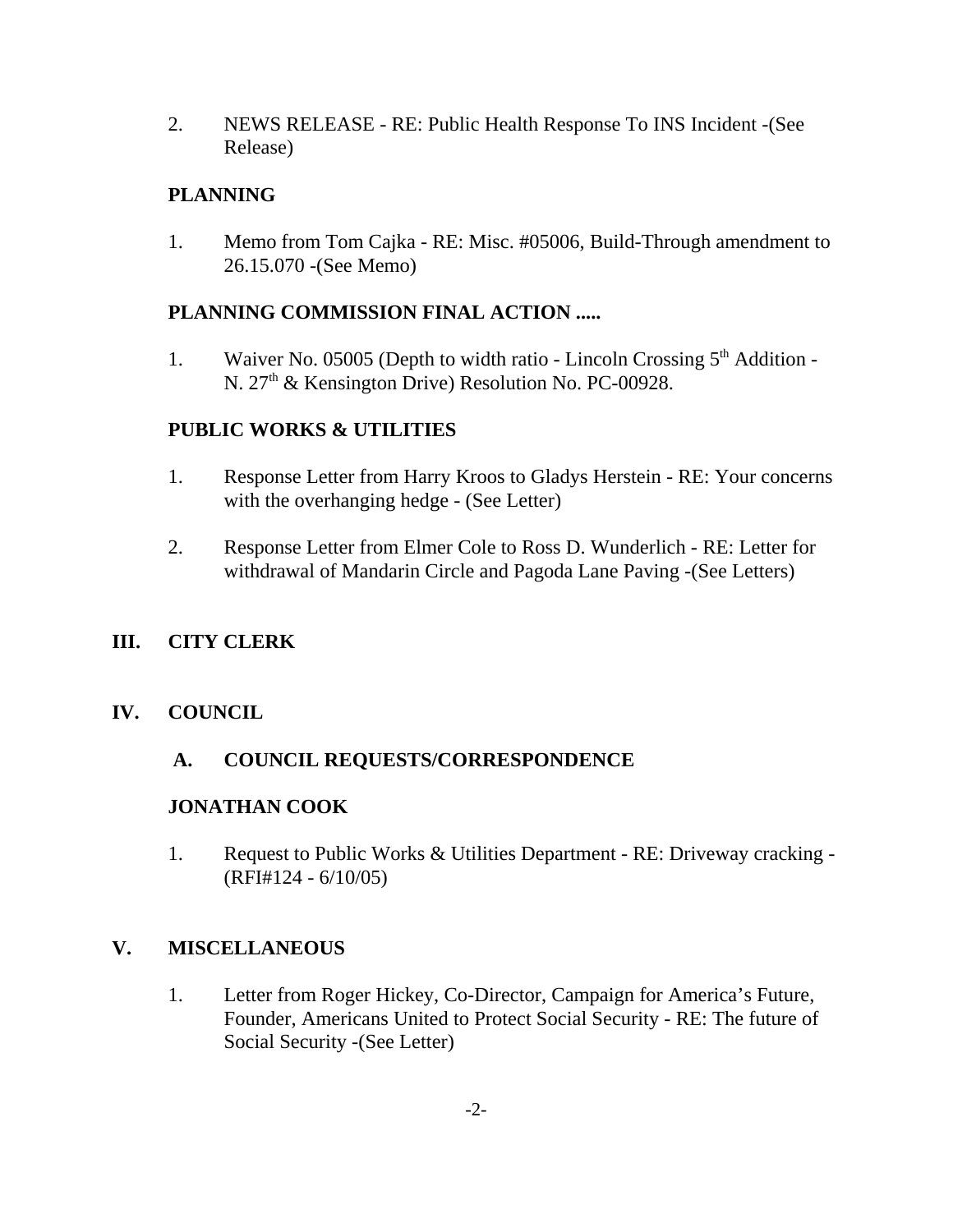- 2. Letter from Wallace C. Peterson RE: Council should not support the plan for a mega-theatre complex near  $84<sup>th</sup>$  Street & Hwy 2 -(See Letter)
- 3. 2 -E-Mail's from Jane Kinsey RE: Vote on Wal-Mart at  $84<sup>th</sup> \& Adams-$ (Council received copies of these E-Mail's on 6/13/05 before Formal Council Meeting) (See E-Mail's)
- 4. E-Mail from Robert R. Otte, Morrow, Poppe, Otte, Watermeier & Phillips, P.C. - RE: County Meadows Home Owner Association-Apples Way Planned Unit Development-Comprehensive Plan Amendment #04010- Change of Zone #05026 -(Council received copies of this E-Mail on 6/13/05 before Formal Council Meeting)(See E-Mail)
- 5. E-Mail from Sue & Jim Beitel RE: Comprehensive Plan Amendment #04010 & Change of Zone #05026-S.  $66<sup>th</sup>$  Street & Highway 2: Opposition - (Council received copies of this E-Mail on 6/13/05 before Formal Council Meeting)(See E-Mail)
- 6. E-Mail from Roger & Judy Groetzinger RE: Waiver of Zoning requirements for lot sizes -(Council received copies of this E-Mail on 6/13/05 before Formal Council Meeting)(See E-Mail)
- 7. E-Mail from Jerry Roberts RE: Please reconsider the theater project for a larger complex-84th & Hwy 2 -(Council received copies of this E-Mail on 6/13/05)(See E-Mail)
- 8. E-Mail from Lori Yaeger RE: Today's hearing 6/13/05 -(Council received copies of this E-Mail on 6/13/05)(See E-Mail)
- 9. Letter from Bob Lewis, Vice President Development Operations, Hampton Development Services, Inc. - RE: Special Permit 3900 Industrial Avenue - (See Letter)
- 10. E-Mail & pictures from Carol B. RE: Pictures of parking problems in Regalton -(See Material)
- 11. Letter from Lawrence & Nancy Hans RE: Opposed to Paving District #2638-North 36<sup>th</sup> Street, Vine to "W" Street -(See Letter)
- 12. E-Mail from Michael Ellis RE: Wal-Mart at  $84<sup>th</sup>$  & Adams (See E-Mail)